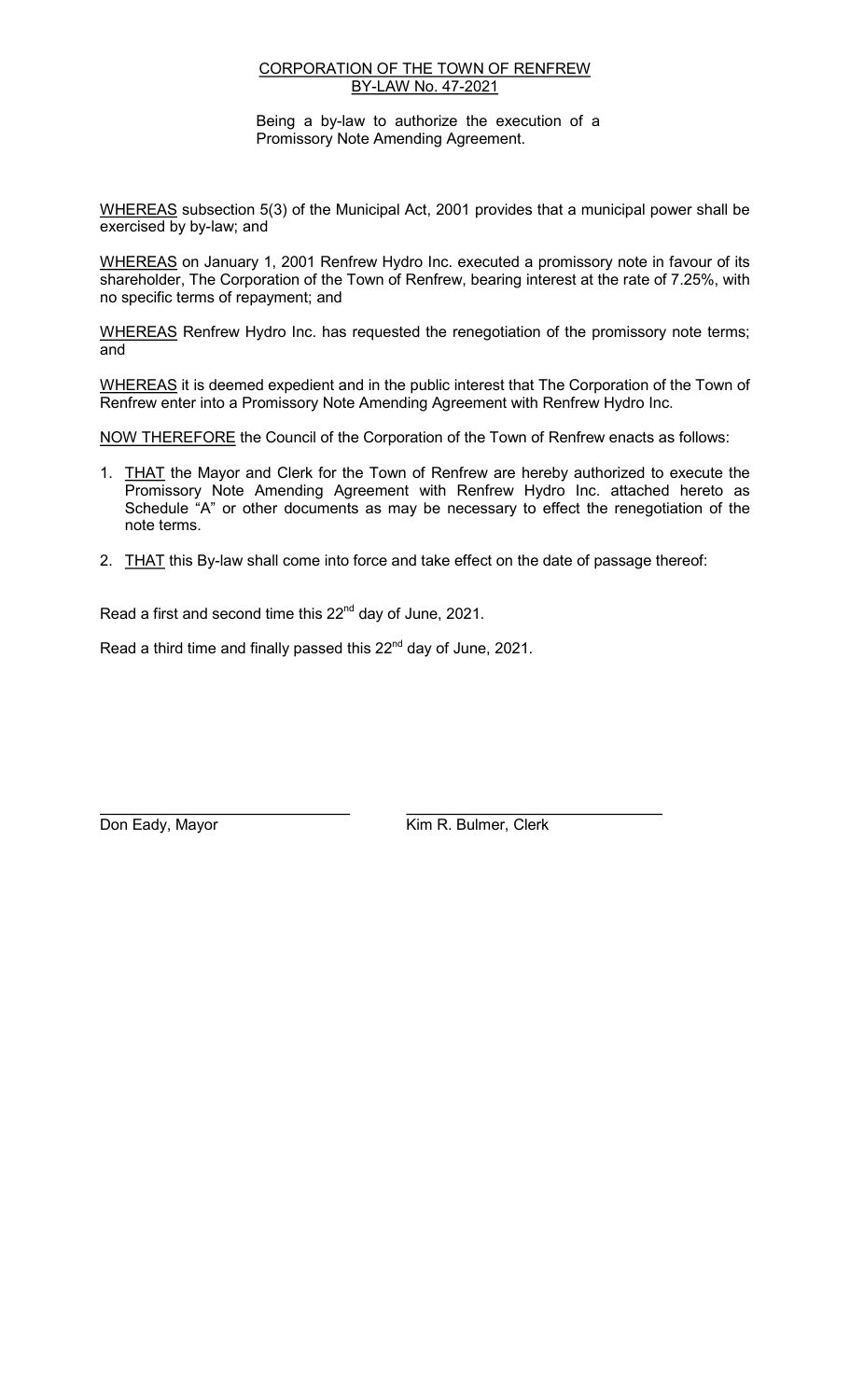## **PROMISSORY NOTE AMENDING AGREEMENT**

THIS PROMISSORY NOTE AMENDING AGREEMENT (the "Agreement") dated the day of June, 2021.

BETWEEN:

## THE CORPORATION OF THE TOWN OF RENFREW (hereinafter referred to as the "Town")

-and-

## RENFREW HYDRO INC. (hereinafter referred to as "RHI")

WHEREAS RHI is a *Business Corporations Act* (Ontario) corporation created under Section 142 of the *Electricity Act* (Ontario) by the Town to distribute electricity to customers then served by the Renfrew Hydro Electric Commission (the "RHEC");

AND WHEREAS the assets of the RHEC (the "Transferred Assets") were transferred to RHI pursuant to a Transfer By-law No. 52 - 2000 (the "Transfer By-law") passed by the Town on October 30, 2000;

AND WHEREAS in consideration for the Transferred Assets and in accordance with the Transfer By-law, RHI agreed to: (i) assume those liabilities set forth on Schedule "D" ("Schedule "D"") of the Transfer By-law; (ii) issue to the Town 15,100 fully paid common shares of RHI having an ascribed value of 50% of the total reconciled net transfer amount of \$4,849,235.54 (the "Net Transfer Amount"); and (iii) deliver to the Town a demand promissory note having a principal amount equal to 50% of the Net Transfer Amount (the "Promissory Note") and, as stated in the Transfer By-law, "*bearing interest at an effective debt rate per annum as specified by the Ontario Energy Board Market Base Rate of Return Formula*" (the "OEB Formula Rate of Interest");

AND WHEREAS the Promissory Note, a copy of which is attached as Schedule "A" to this Agreement, was dated January 1, 2001;

AND WHEREAS the OEB Formula Rate of Interest in effect at January 1, 2001 was 7.25%, the Promissory Note provided for the payment of interest on the amount outstanding thereunder at a rate of interest of 7.25% per annum (the "Original Interest Rate");

AND WHEREAS the Town and RHI wish to amend the Original Interest Rate over a three (3) calendar year period, to arrive at the current OEB Formula Rate of Interest of 3.72 %, that was established during RHI's last Cost of Service Application and became effective on January 1, 2017, as follows: (i) for 2021, 6.08%; (ii) for 2022, 4.90%; and (iii) for 2023, 3.72%;

AND WHEREAS the Town and RHI intend that for years following 2023, the rate of interest charged under the Promissory Note will match future OEB established "Deemed Long Term Debt Rates" obtained through Cost of Service Applications filed by RHI and approved by the OEB (the "Deemed Long Term Debt Rates");

AND WHEREAS the Town and RHI wish to further amend the Promissory Note to provide for interest payments to be made in six (6) equal monthly instalments in the last 6 (six) months of each calendar year.

AND WHEREAS the Town and RHI have agreed to enter into this Agreement to evidence their agreement with respect to the amendment of the Promissory Note.

NOW THEREFORE lN CONSIDERATION OF the covenants and agreements set out below and other good and valuable consideration (the receipt and sufficiency of which is acknowledged by each of the parties), the parties agree as follows:

- 1. The parties acknowledge that the recitals to this Agreement set out above are true and accurate in all respects.
- 2. The parties further agree that, notwithstanding the date of this Agreement, this Agreement and the amendments to the Promissory Note set out herein shall be effective as of and from January 1, 2021.
- 3. The intention of the parties in entering into this Agreement is to amend the terms of the Promissory Note as specifically provided in this Agreement and in part to better reflect the original intention of the parties. Nothing in this Agreement shall be read to novate, void, supersede, replace or restate the Promissory Note or the debt evidenced thereby created pursuant to the Transfer By-law.